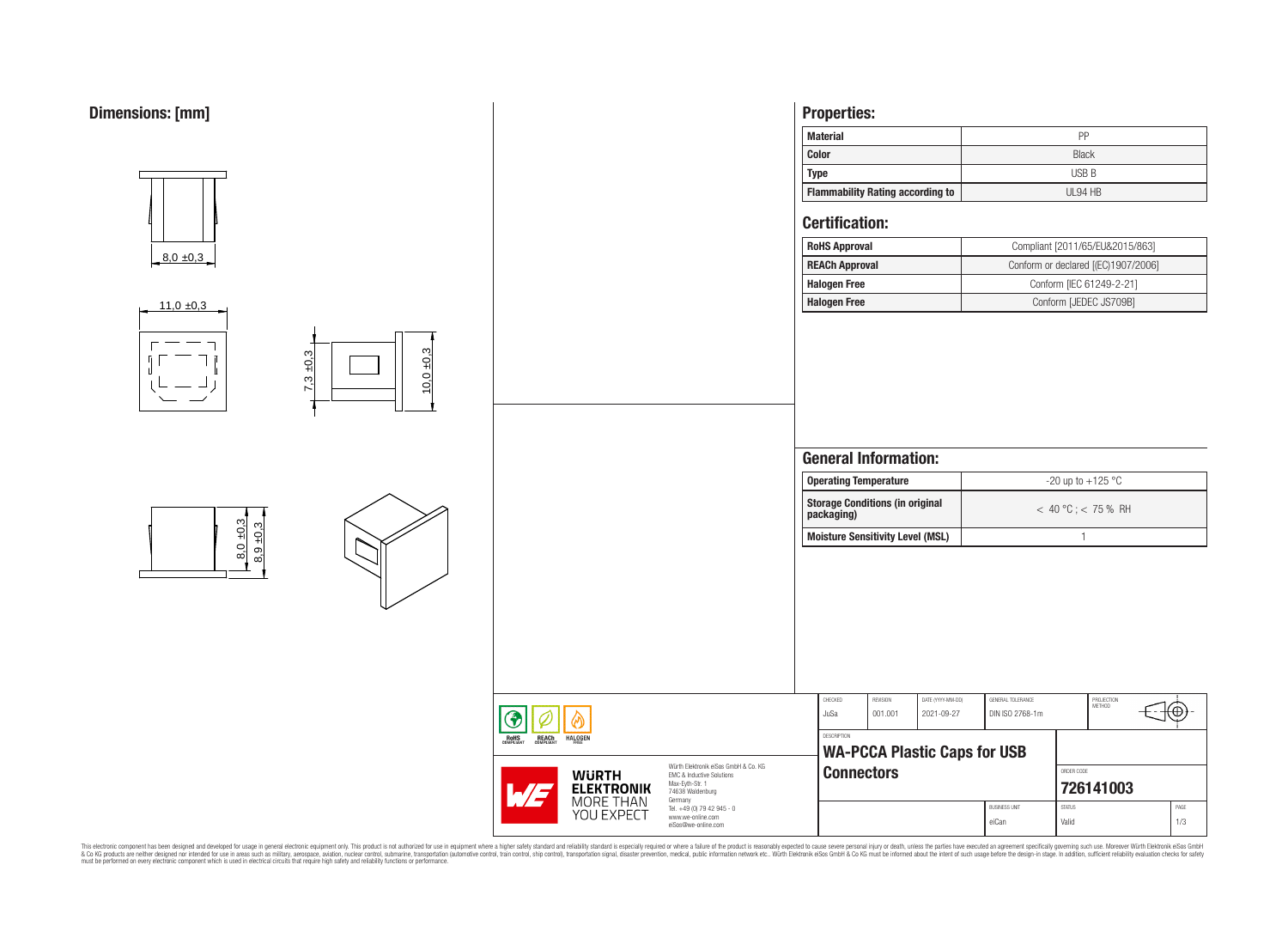# **Cautions and Warnings:**

# **The following conditions apply to all goods within the product series of WA-PCCA of Würth Elektronik eiSos GmbH & Co. KG:**

### **General:**

- This mechanical component is designed and manufactured for use in general electronic equipment.
- Würth Elektronik must be asked for written approval (following the PPAP procedure) before incorporating the components into any equipment in fields such as military, aerospace, aviation, nuclear control, submarine, transportation (automotive control, train control, ship control), transportation signal, disaster prevention, medical, public information network, etc. where higher safety and reliability are especially required and/or if there is the possibility of direct damage or human injury.
- Mechanical components that will be used in safety-critical or high-reliability applications, should be pre-evaluated by the customer.
- The component is designed and manufactured to be used within the datasheet specified values. If the usage and operation conditions specified in the datasheet are not met, the component may be damaged or dissolved.
- Do not drop or impact the components, the component may be damaged.<br>• Wirth Elektronik products are qualified according to international standard
- Würth Elektronik products are qualified according to international standards, which are listed in each product reliability report. Würth Elektronik does not warrant any customer qualified product characteristics beyond Würth Elektroniks' specifications, for its validity and sustainability over time.
- The responsibility for the function of the application of the customer specific products and use in a particular customer design is always the full and autonomous responsibility of the customer. All technical specification for standard products also apply to customer specific products.

### **Product Specific:**

### **Cleaning and Washing:**

- Washing agents used during the production to clean the customer application might damage or change the characteristics of the components. Washing agents may have a negative effect on the long-term functionality of the product.
- Using a brush during the cleaning process may damage the component. Therefore, we do not recommend using a brush during the PCB cleaning process.

## **Potting and Coating:**

• If the product is potted in the customer application, the potting material might shrink or expand during and after hardening. Shrinking could lead to an incomplete seal, allowing contaminants into the components. Expansion could damage the components. We recommend a manual inspection after potting or coating to avoid these effects.

### **Storage Conditions:**

- A storage of Würth Elektronik products for longer than 12 months is not recommended. Within other effects, the terminals may suffer degradation, resulting in bad processability. Therefore, all products shall be used within the period of 12 months based on the day of shipment.
- Do not expose the components to direct sunlight.<br>• The storage conditions in the original packaging
- The storage conditions in the original packaging are defined according to DIN EN 61760-2.
- The storage conditions stated in the original packaging apply to the storage time and not to the transportation time of the components.

### **Packaging:**

• The packaging specifications apply only to purchase orders comprising whole packaging units. If the ordered quantity exceeds or is lower than the specified packaging unit, packaging in accordance with the packaging specifications cannot be ensured.

### **Handling:**

- The maximum permissible torques must be complied with to prevent mechanical destruction of the component and PCB.
- If a component is pre-assembled with an adhesive tape, the adhesive duration cannot be guaranteed. This depends on the surface where the component will be mounted on. It also depends on the environmental conditions the component is exposed to. The customer has to evaluate this for his specific application.
- Violation of the technical product specifications will void the warranty.
- Coated metal parts may have spots and/or deposits because of the rinsing and drying process during plating. The storage and processability are not affected.
- The temperature rise of the component must be taken into consideration. The operating temperature is comprised of ambient temperature and temperature rise of the component.The operating temperature of the component shall not exceed the maximum temperature specified.

These cautions and warnings comply with the state of the scientific and technical knowledge and are believed to be accurate and reliable. However, no responsibility is assumed for inaccuracies or incompleteness.

| <b>REACH</b><br>COMPLIANT<br><b>HALOGEN</b><br>ROHS<br>COMPLIANT |                                                              |                                                                                                                                                                                               | CHECKED<br>JuSa                                    | REVISION<br>001.001 | DATE (YYYY-MM-DD)<br>2021-09-27 | GENERAL TOLERANCE<br>DIN ISO 2768-1m |                         | PROJECTION<br>METHOD |  | ₩           |
|------------------------------------------------------------------|--------------------------------------------------------------|-----------------------------------------------------------------------------------------------------------------------------------------------------------------------------------------------|----------------------------------------------------|---------------------|---------------------------------|--------------------------------------|-------------------------|----------------------|--|-------------|
|                                                                  |                                                              |                                                                                                                                                                                               | DESCRIPTION<br><b>WA-PCCA Plastic Caps for USB</b> |                     |                                 |                                      |                         |                      |  |             |
|                                                                  | <b>WURTH</b><br><b>ELEKTRONIK</b><br>MORE THAN<br>YOU EXPECT | Würth Flektronik eiSos GmbH & Co. KG<br>FMC & Inductive Solutions<br>Max-Evth-Str. 1<br>74638 Waldenburg<br>Germany<br>Tel. +49 (0) 79 42 945 - 0<br>www.we-online.com<br>eiSos@we-online.com | <b>Connectors</b>                                  |                     |                                 |                                      | ORDER CODE<br>726141003 |                      |  |             |
|                                                                  |                                                              |                                                                                                                                                                                               |                                                    |                     |                                 | <b>BUSINESS UNIT</b><br>eiCan        | <b>STATUS</b><br>Valid  |                      |  | PAGE<br>2/3 |

This electronic component has been designed and developed for usage in general electronic equipment only. This product is not authorized for use in equipment where a higher safety standard and reliability standard si espec & Ook product a label and the membed of the seasuch as marked and as which such a membed and the such assume that income in the seasuch and the simulation and the such assume that include to the such a membed and the such